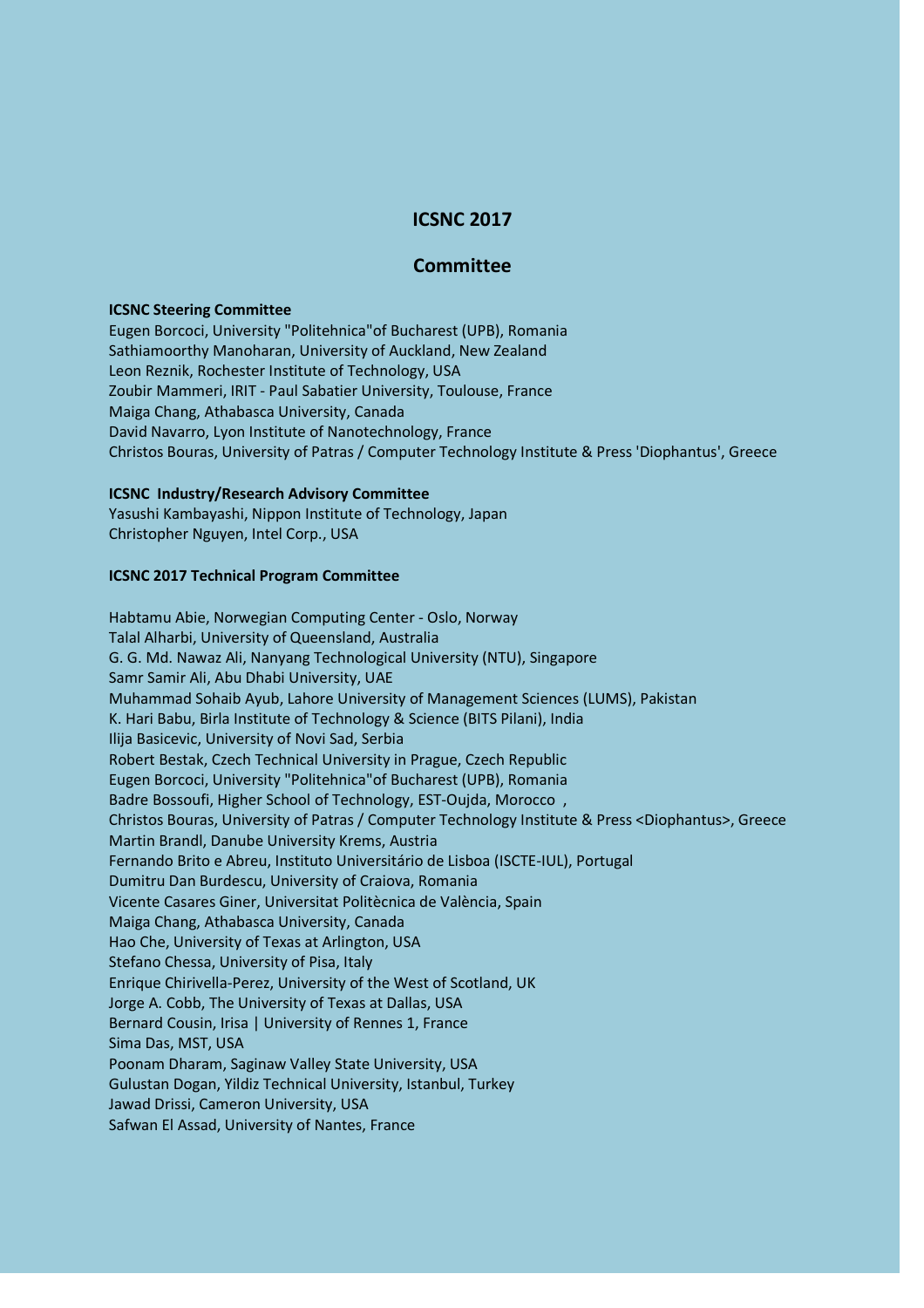Marco Furini, University of Modena and Reggio Emilia, Italy Pedro Gama, Truewind, Portugal Katja Gilly, Universidad Miguel Hernández, Spain Hector Marco Gisbert, University of the West of Scotland, UK Rich Groves, A10 Networks, USA Barbara Guidi, University of Pisa, Italy Youcef Hammal, USTHB University Bab-Ezzouar, Algeria Xavier Hesselbach-Serra, Universitat Politècnica de Catalunya (UPC), Spain Chitra Javali, UNSW Sydney, Australia Muhammad Javed, Cameron University, USA Fang-zhou Jiang, Data61 | CSIRO & UNSW, Australia Yasushi Kambayashi, Nippon Institute of Technology, Japan Sokratis K. Katsikas, Norwegian University of Science & Technology (NTNU), Norway Jinoh Kim, Texas A&M University-Commerce, USA Yagmur Kirkagac, Netas Telecommunication Inc., Turkey Peng-Yong Kong, Khalifa University of Science, Technology & Research (KUSTAR), Abu Dhabi, UAE Michał Król, University College London, UK Gyu Myoung Lee, Liverpool John Moores University, UK Wolfgang Leister, Norsk Regnesentral (Norwegian Computing Center), Norway Zoubir Mammeri, IRIT - Paul Sabatier University, Toulouse, France Sathiamoorthy Manoharan, University of Auckland, New Zealand Francisco J. Martinez, University of Zaragoza, Spain Victor Mehmeri, Technical University of Denmark (DTU), Denmark Farouk Mezghani, Inria Lille - Nord Europe, France David Navarro, Lyon Institute of Nanotechnology, France Christopher Nguyen, Intel Corp., USA António Nogueira, University of Aveiro / Instituto de Telecomunicações, Portugal Jun Peng, University of Texas - Rio Grande Valley, USA Zeeshan Pervez, University of the West of Scotland, UK Kandaraj Piamrat, CReSTIC - University of Reims Champagne-Ardenne, France Paulo Pinto, Universidade Nova de Lisboa, Portugal Aneta Poniszewska, Lodz University of Technology, Poland Victor Ramos, Metropolitan Autonomous University, Mexico Piotr Remlein, Poznan University of Technology, Poland Yongmao Ren, Chinese Academy of Sciences, China Girish Revadigar, UNSW Sydney, Australia Leon Reznik, Rochester Institute of Technology, USA Mohsen Rezvani, Shahrood University of Technology, Iran Laborde Romain, University Paul Sabatier (Toulouse 3), France Luis Enrique Sánchez Crespo, University of Castilla-la Mancha & Sicaman Nuevas Tecnologías Ciudad Real, Spain Julio A. Sangüesa, University of Zaragoza, Spain Carol Savill-Smith, Independent Researcher, UK Oliver Schneider, DIPF - Deutsches Institut für Internationale Pädagogische Forschung / Hochschule Darmstadt, Germany Ahmed Shahin, Zagazig University, Egypt Roman Shtykh, Yahoo Japan Corporation, Japan Mujdat Soyturk, Marmara University, Istanbul, Turkey